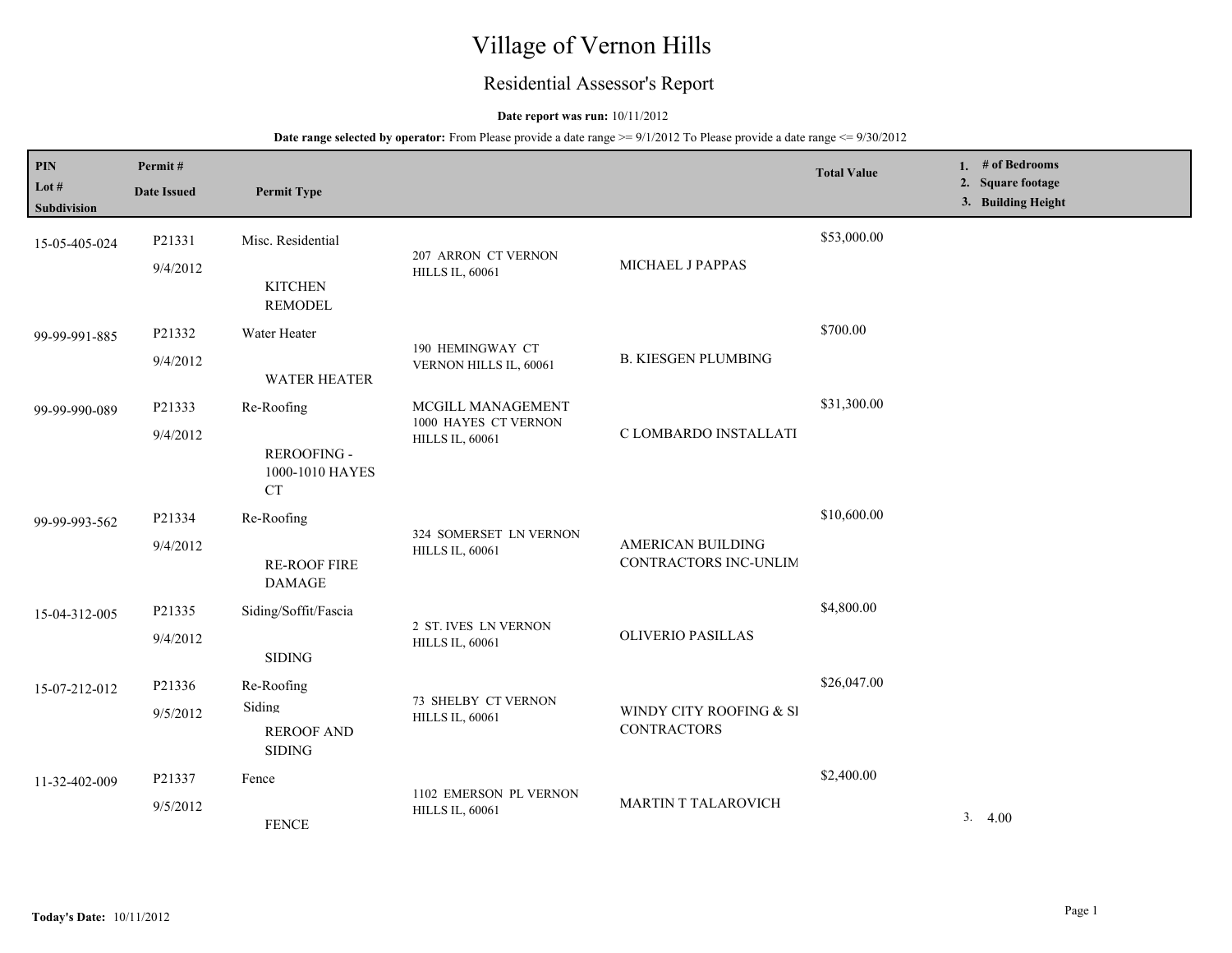| PIN<br>Lot #<br><b>Subdivision</b> | Permit#<br><b>Date Issued</b> | <b>Permit Type</b>                                                                          |                                                  |                                                      | <b>Total Value</b> | 1. # of Bedrooms<br>2. Square footage<br>3. Building Height |
|------------------------------------|-------------------------------|---------------------------------------------------------------------------------------------|--------------------------------------------------|------------------------------------------------------|--------------------|-------------------------------------------------------------|
| 15-06-403-024                      | P21338<br>9/5/2012            | Private Sidewalk                                                                            | 1092 W WARREN LN<br>VERNON HILLS IL, 60061       | <b>JOSHUA ACKERMAN</b>                               | \$600.00           |                                                             |
| 15-08-220-023                      | P21339<br>9/5/2012            | <b>SIDEWALK</b><br>Water Heater                                                             | 314 W DANBURY DR<br>VERNON HILLS IL, 60061       | <b>ALAN E BRODSKY</b>                                | \$379.00           |                                                             |
| 99-99-996-674                      | P21341<br>9/6/2012            | <b>WATER HEATER</b><br>Fence                                                                | 301 E MARSEILLES ST<br>VERNON HILLS IL, 60061    | <b>AZTEC FENCE COMPANY</b>                           | \$2,900.00         | 3.4.00                                                      |
| 99-99-996-690                      | P21342<br>9/6/2012            | <b>FENCE</b><br>Re-Roofing<br><b>REROOF</b>                                                 | 370 E MARSEILLES ST<br>VERNON HILLS IL, 60061    | W. BROTHERS ROOFING (L                               | \$11,585.00        |                                                             |
| 15-08-104-052                      | P21344<br>9/7/2012            | Water Heater<br>WATER HEATER                                                                | 743 WILLIAMS WAY<br>VERNON HILLS IL, 60061       | <b>DAVID L BRASSFIELD</b>                            | \$400.00           |                                                             |
| 15-08-111-006                      | P21347<br>9/10/2012           | Re-Roofing<br><b>REROOFING</b>                                                              | 312 OAKWOOD RD VERNON<br><b>HILLS IL, 60061</b>  | <b>VESSELIN GUECHEV</b>                              | \$1,200.00         |                                                             |
| 99-99-995-981                      | P21348<br>9/10/2012           | Misc. Residential<br>R&R 1ST FLOOR<br><b>BRICK AND</b><br><b>DAMAGED</b><br><b>SHEATING</b> | 841 KALAMAZOO CT<br>VERNON HILLS IL, 60061       | <b>CARL ANDERSON</b><br><b>CONSTRUCTION SERVICES</b> | \$76,500.00        |                                                             |
| 99-00-000-453                      | P21353<br>9/10/2012           | Water Heater<br><b>WATER HEATER</b>                                                         | 445 E PINE LAKE CIR<br>VERNON HILLS IL, 60061    | <b>SAI INDUGLA</b>                                   | \$569.00           |                                                             |
| 15-08-210-007                      | P21358<br>9/11/2012           | Driveway/Slab<br><b>DRIVEWAY</b>                                                            | 205 DEERPATH DR VERNON<br><b>HILLS IL, 60061</b> | <b>KEVIN SPENCE</b>                                  | \$5,115.00         |                                                             |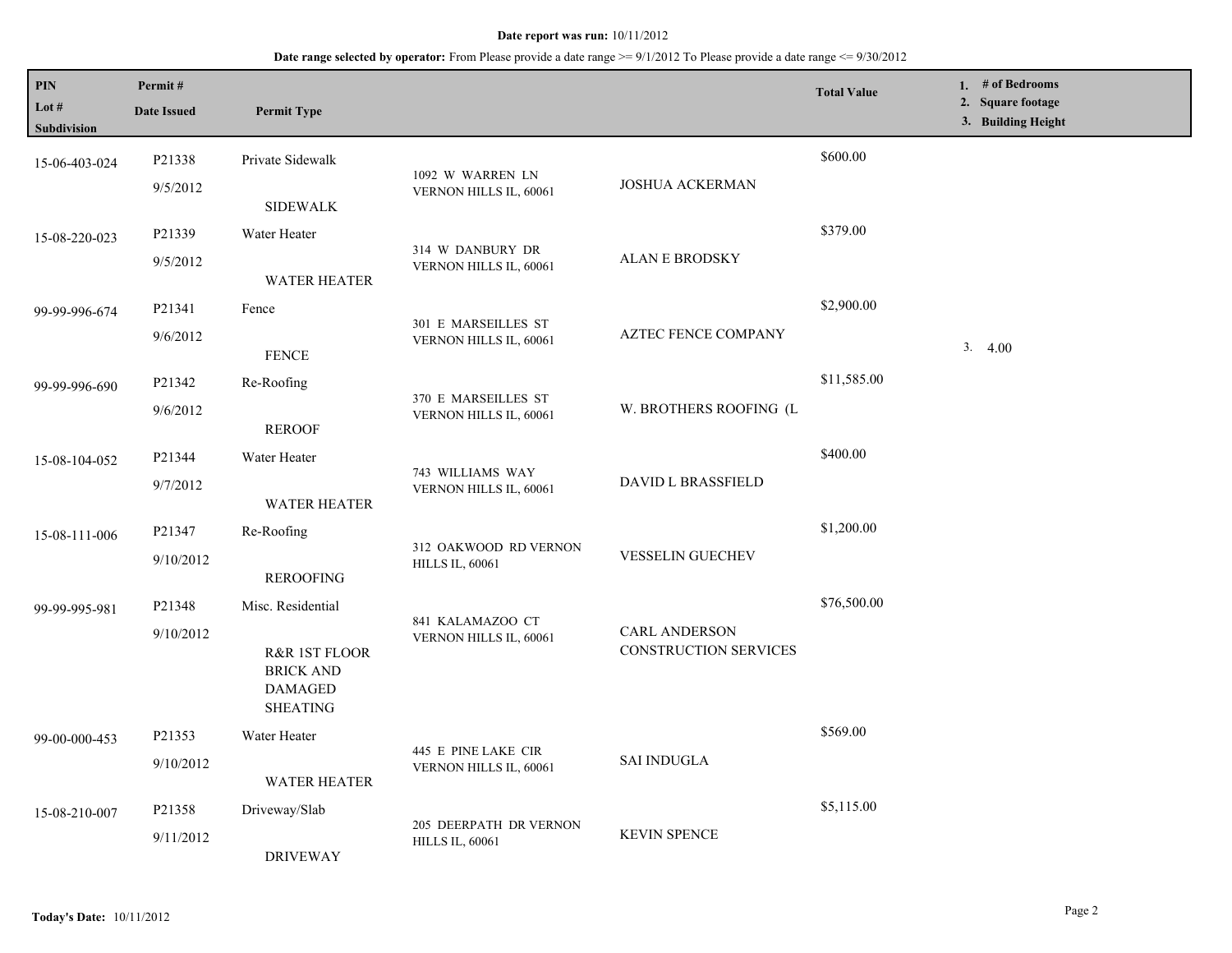| PIN<br>Lot #<br>Subdivision     | Permit#<br><b>Date Issued</b> | <b>Permit Type</b>                                                             |                                                                    |                                | <b>Total Value</b> | 1. # of Bedrooms<br>2. Square footage<br>3. Building Height |  |
|---------------------------------|-------------------------------|--------------------------------------------------------------------------------|--------------------------------------------------------------------|--------------------------------|--------------------|-------------------------------------------------------------|--|
| 99-99-995-371                   | P21364<br>9/12/2012           | Furnace<br><b>BOILER</b>                                                       | PACE REALTY GROUP<br>841 WESTMORELAND DR<br>VERNON HILLS IL, 60061 |                                | \$6,500.00         |                                                             |  |
| 15-08-106-017                   | P21365<br>9/12/2012           | Driveway/Slab<br><b>DRIVEWAY</b>                                               | 203 COURT OF ASH VERNON<br><b>HILLS IL, 60061</b>                  | <b>GORAN MEDICH</b>            | \$2,400.00         |                                                             |  |
| 99-99-991-925                   | P21371<br>9/13/2012           | Private Sidewalk<br><b>FRONT ENTRY</b><br><b>BRICK PAVER</b><br><b>SIDWALK</b> | 1974 N TREVINO TER<br>VERNON HILLS IL, 60061                       | ARCHITERRA INC.                | \$7,683.00         |                                                             |  |
| 99-99-994-961                   | P21376<br>9/14/2012           | Driveway/Slab<br><b>DRIVEWAY</b>                                               | 639 W SYCAMORE ST<br>VERNON HILLS IL, 60061                        | PAUL & PAM GOLDBERG            | \$2,150.00         |                                                             |  |
| 15-06-402-024                   | P21377<br>9/17/2012           | Misc. Residential<br><b>BATHROOM</b><br><b>REMODEL</b>                         | 1040 W DEARBORN LN<br>VERNON HILLS IL, 60061                       | POLICHT CONSTRUCTION (         | \$3,500.00         |                                                             |  |
| 15-04-305-011                   | P21378<br>9/17/2012           | Driveway/Slab<br><b>REPLACE</b><br><b>DRIVEWAY</b>                             | 210 ABILENE LN VERNON<br><b>HILLS IL, 60061</b>                    | PREMIER PAVING INC             | \$5,500.00         |                                                             |  |
| 11-29-405-006<br>POD 11, LOT 27 | P21380<br>9/17/2012           | Sewer Repair<br><b>SEWER REPAIR</b>                                            | 1714 N PLAYER CT VERNON<br><b>HILLS IL, 60061</b>                  | MID CITY PLUMBING              | \$2,500.00         |                                                             |  |
| 15-04-303-026                   | P21381<br>9/17/2012           | Re-Roofing<br><b>REROOF</b>                                                    | 207 ONWENTSIA RD<br>VERNON HILLS IL, 60061                         | AAA BETTER ROOF INC<br>(UNLTD) | \$8,000.00         |                                                             |  |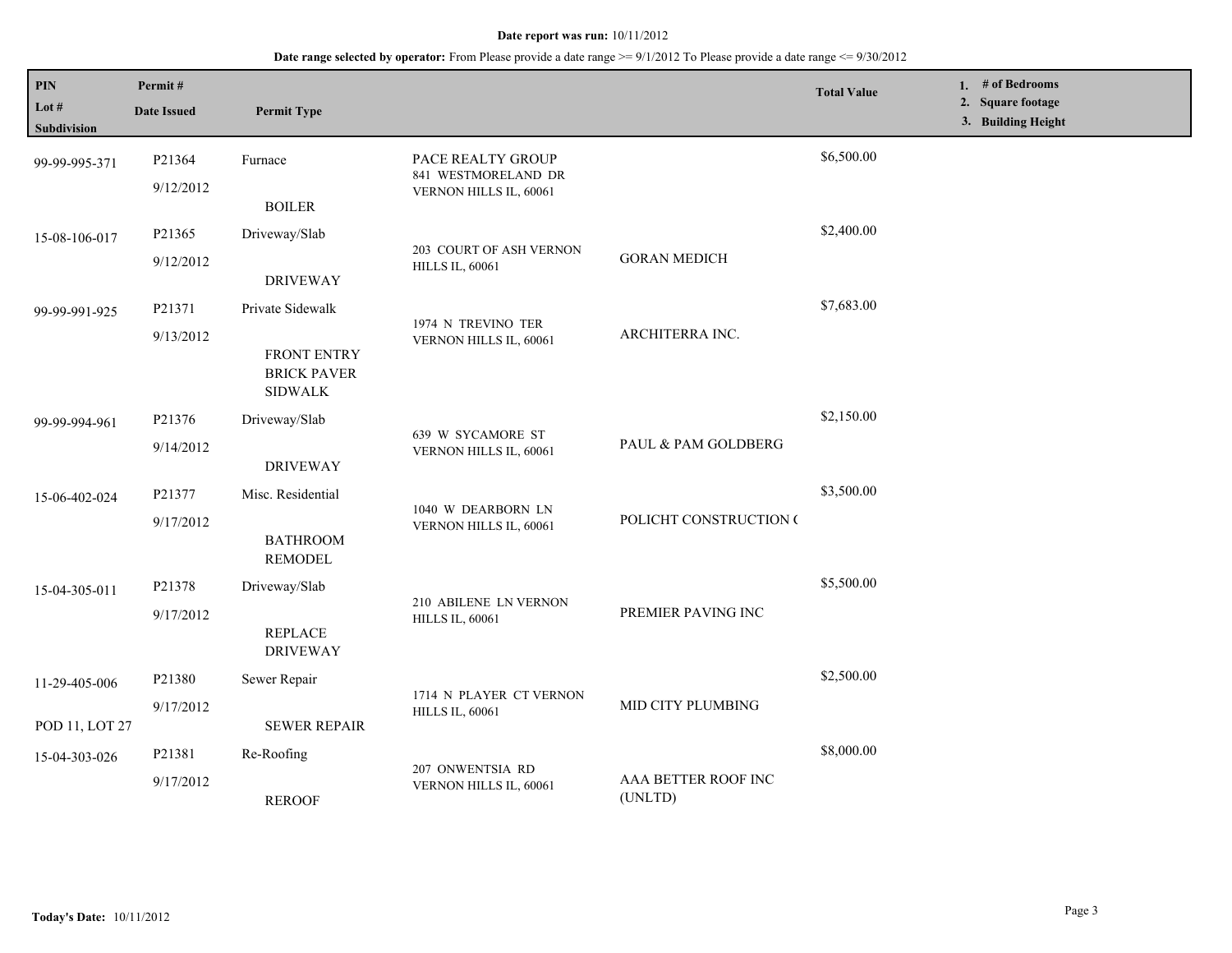| $\mathbf{PIN}$         | Permit#             |                                                                                                             |                                                                        |                                                | <b>Total Value</b> | 1. # of Bedrooms                        |
|------------------------|---------------------|-------------------------------------------------------------------------------------------------------------|------------------------------------------------------------------------|------------------------------------------------|--------------------|-----------------------------------------|
| Lot $#$<br>Subdivision | <b>Date Issued</b>  | <b>Permit Type</b>                                                                                          |                                                                        |                                                |                    | 2. Square footage<br>3. Building Height |
| 99-99-994-751          | P21383<br>9/18/2012 | Patio<br>Driveway<br>Sidewalk<br>PATIO AND WALK<br>WAY, driveway<br>ribbons added to<br>permit 9/25/12, mat | 546 S CENTRAL PARK PL<br>VERNON HILLS IL, 60061                        | MACKEY LANDSCAPE, INC                          | \$4,900.00         |                                         |
| 99-99-995-882          | P21384<br>9/18/2012 | Water Heater<br><b>WATER HEATER</b>                                                                         | 742 GROSSE POINTE CIR<br>VERNON HILLS IL, 60061                        | <b>LIZA SARMIENTO</b>                          | \$900.00           |                                         |
| 99-99-994-974          | P21386<br>9/18/2012 | Driveway/Slab<br><b>DRIVEWAY</b>                                                                            | 645 W SYCAMORE ST<br>VERNON HILLS IL, 60061                            | <b>CHRISTOPHER WEILER</b>                      | \$2,000.00         |                                         |
| 99-99-992-899          | P21388<br>9/18/2012 | HVAC - Combination<br>A/C & FURNACE                                                                         | 281 COVENTRY CIR<br>VERNON HILLS IL, 60061                             | TOPTEC HEATING & COOLI<br><b>INC</b>           | \$3,885.00         |                                         |
| 15-08-401-036          | P21389<br>9/18/2012 | Patio<br>REMOVE DECK &<br>REPLACE WITH<br><b>PATIO</b>                                                      | <b>608 HADDON CIR VERNON</b><br><b>HILLS IL, 60061</b>                 | <b>BRIAN KLEMSTEIN</b>                         | \$6,400.00         |                                         |
| 15-04-303-070          | P21390<br>9/18/2012 | Misc. Residential<br>WHOLE HOUSE<br><b>GENERATOR</b>                                                        | 113 BIRMINGHAM PL<br>VERNON HILLS IL, 60061                            | RICHARD EMERY                                  | \$6,805.00         |                                         |
| 99-00-000-216          | P21391<br>9/18/2012 | Ansul System<br><b>ANSUL</b>                                                                                | SILVERBERG'S DELI<br>701 N MILWAUKEE AVE<br>268 VERNON HILLS IL, 60061 | <b>SILVERBERG'S DELI</b>                       | \$1,800.00         |                                         |
| 15-07-209-053          | P21398<br>9/20/2012 | Furnace<br>Air<br>FURNACE AND A/C                                                                           | 1014 W HIDDEN CREEK CT<br>VERNON HILLS IL, 60061                       | ARS OF ILLINOIS (AMERICA<br><b>RESIDENTIAL</b> | \$9,300.00         |                                         |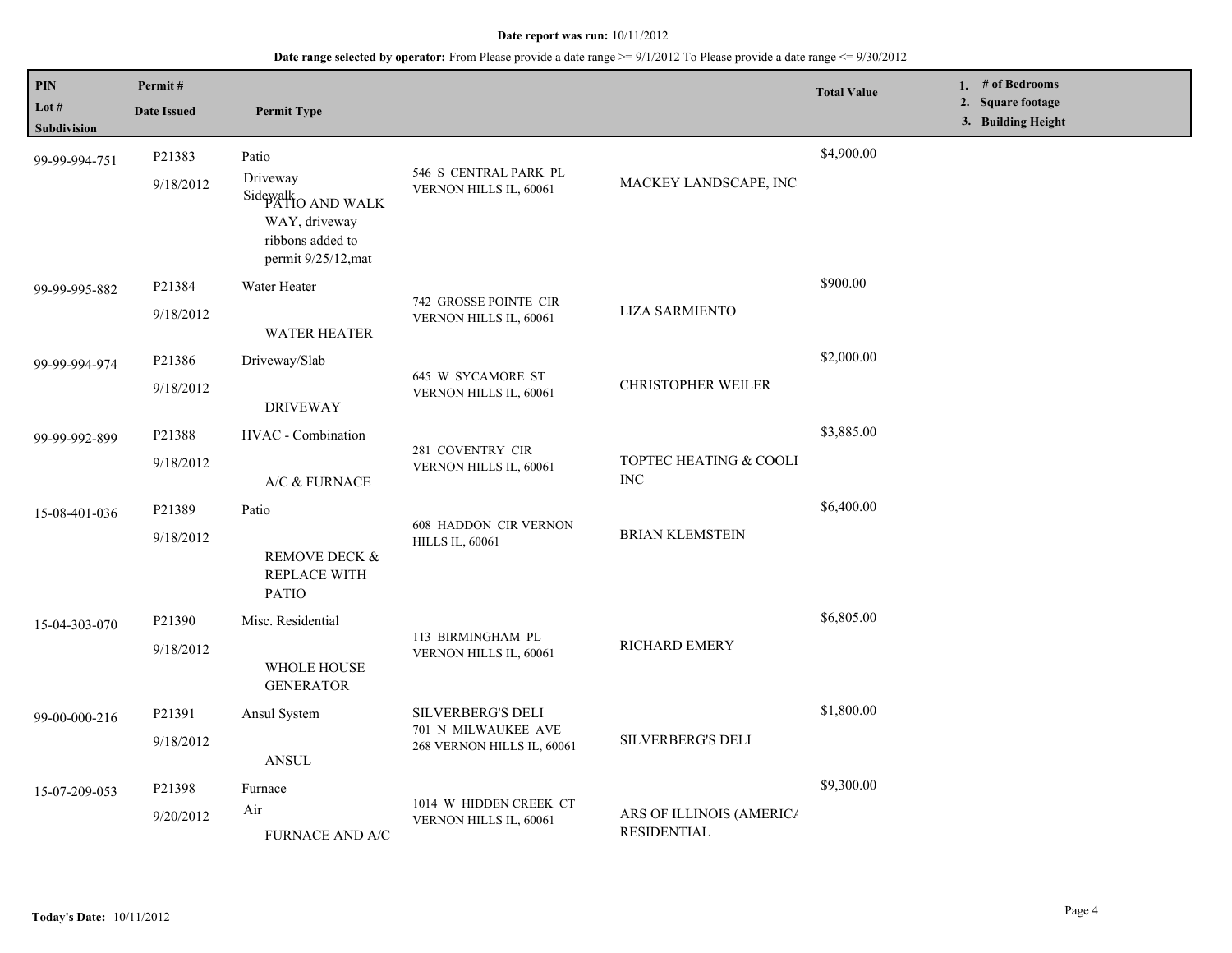| PIN<br>Lot $#$<br>Subdivision | Permit#<br><b>Date Issued</b> | <b>Permit Type</b>                                                                                                |                                                                      |                        | <b>Total Value</b> | 1. # of Bedrooms<br>2. Square footage<br>3. Building Height |
|-------------------------------|-------------------------------|-------------------------------------------------------------------------------------------------------------------|----------------------------------------------------------------------|------------------------|--------------------|-------------------------------------------------------------|
| 99-99-992-447                 | P21401<br>9/21/2012           | Parking Lot<br>PARKING LOT<br>2012, OTC PER SM                                                                    | CENTER POINT PROPERTIE<br>220 N FAIRWAY DR<br>VERNON HILLS IL, 60061 | <b>ROSE PAVING</b>     | \$8,200.00         |                                                             |
| 99-99-101-383                 | P21407<br>9/21/2012           | Private Sidewalk<br><b>R&amp;R SECTIONS OF</b><br><b>WALK</b><br>THROUGHOUTTHE<br><b>WILLOWS</b><br><b>CONDOS</b> | WILLOWS OF VERNON HIL<br>0 WILLOWS CONDOS<br>VERNON HILLS IL, 60061  | BUSTOUTS, INC.         | \$12,100.00        |                                                             |
| 15-08-401-006                 | P21412<br>9/24/2012           | Furnace<br><b>FURNACE</b>                                                                                         | <b>462 SUTCLIFFE CIR VERNON</b><br><b>HILLS IL, 60061</b>            | WILLIAM CHUA           | \$2,650.00         |                                                             |
| 15-04-302-005                 | P21413<br>9/24/2012           | Re-Roofing<br><b>REROOF</b>                                                                                       | 305 ALBANY LN VERNON<br><b>HILLS IL, 60061</b>                       | REGAL ROOFING SERVICE  | \$6,269.00         |                                                             |
| 11-32-402-010                 | P21414<br>9/24/2012           | Fence<br><b>FENCE</b>                                                                                             | 1100 EMERSON PL VERNON<br><b>HILLS IL, 60061</b>                     | <b>DANIEL R ARKUSH</b> | \$2,580.00         | 3.4.00                                                      |
| 11-32-201-010                 | P21415<br>9/24/2012           | Water Heater<br>WATER HEATER                                                                                      | 1105 WHITMAN PL VERNON<br><b>HILLS IL, 60061</b>                     | <b>AMY'S HALLMARK</b>  | \$1,195.00         |                                                             |
| 15-08-112-017                 | P21416<br>9/25/2012           | Furnace<br>Air<br>FURNACE AND A/C                                                                                 | 316 GREENBRIER LN<br>VERNON HILLS IL, 60061                          | DANIEL STROHL          | \$4,326.00         |                                                             |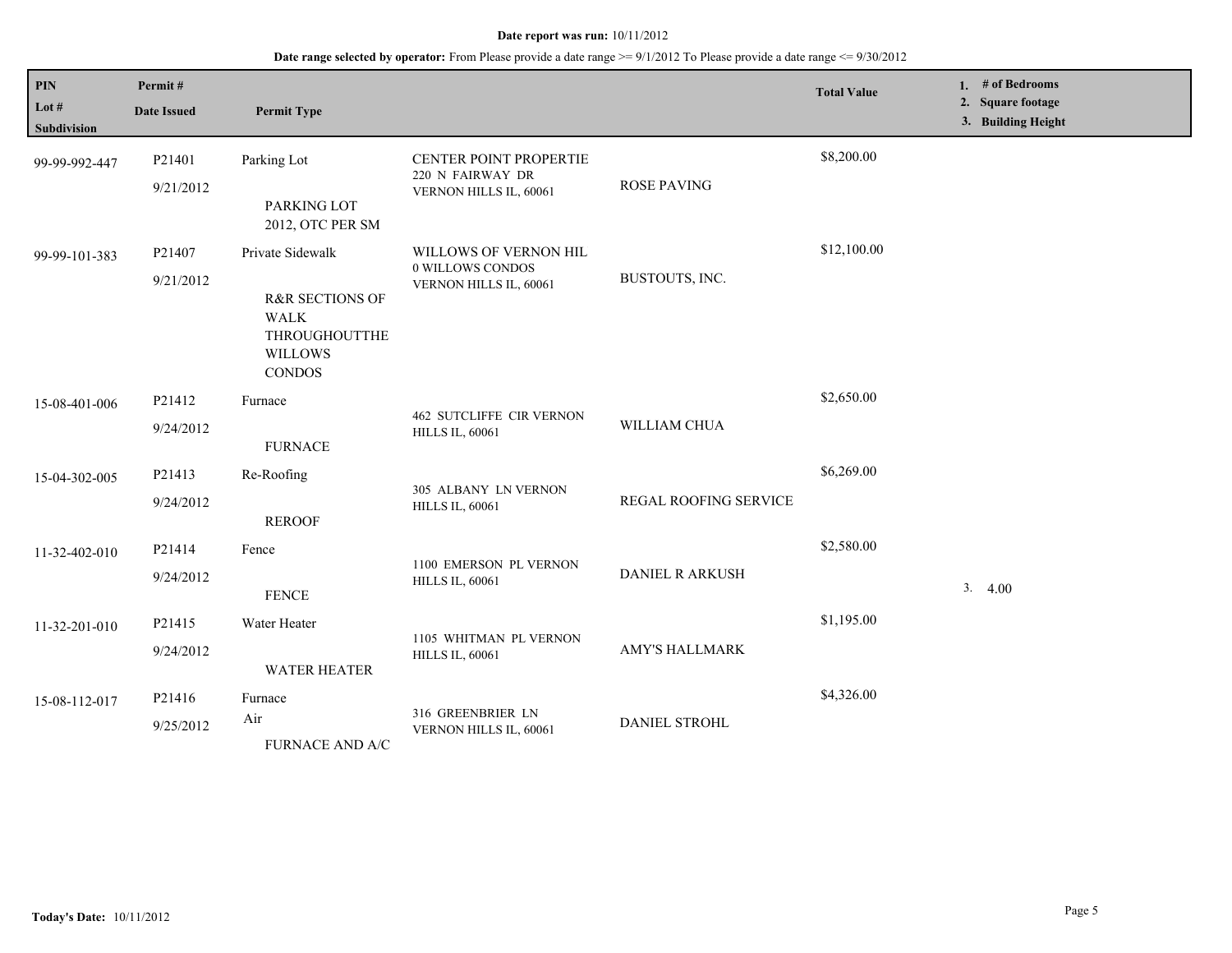| <b>PIN</b><br>Lot $#$<br><b>Subdivision</b> | Permit#<br><b>Date Issued</b> | <b>Permit Type</b>                                                                                                                                                     |                                                                      |                        | <b>Total Value</b> | 1. $#$ of Bedrooms<br>2. Square footage<br>3. Building Height |
|---------------------------------------------|-------------------------------|------------------------------------------------------------------------------------------------------------------------------------------------------------------------|----------------------------------------------------------------------|------------------------|--------------------|---------------------------------------------------------------|
| 15-09-103-039                               | P21418<br>9/25/2012           | Driveway/Slab<br>Sidewalk<br>DRIVEWAY,<br>WALKWAY,<br><b>STOOP &amp; PARTIAL</b><br><b>APROACH</b><br><b>EXTENTION ON</b><br>DRIVEWAY TO BE<br>THE WIDTH OF<br>GARAGE. | 130 MIDWAY LN VERNON<br><b>HILLS IL, 60061</b>                       | R. A. WORKS            | \$5,800.00         |                                                               |
| 15-05-405-013                               | P21419<br>9/25/2012           | Patio<br><b>PATIO</b>                                                                                                                                                  | 216 ALEXANDRIA DR<br>VERNON HILLS IL, 60061                          | AURELIO LANDSCAPING    | \$5,375.00         |                                                               |
| 99-99-999-509                               | P21422<br>9/26/2012           | Fire Sprinklers<br>FIRE SPRINKLERS                                                                                                                                     | <b>FANZZ</b><br><b>620 HAWTHORN CENTER</b><br>VERNON HILLS IL, 60061 | SHAMROCK FIRE PROTECT  | \$5,000.00         |                                                               |
| 15-04-101-026                               | P21424<br>9/26/2012           | Re-Roofing<br>Siding<br><b>REROOF AND</b><br><b>SIDING</b>                                                                                                             | <b>6 WARRINGTON RD</b><br>VERNON HILLS IL, 60061                     | <b>MARIO FRICANO</b>   | \$10,925.00        |                                                               |
| 99-99-992-821                               | P21426<br>9/27/2012           | 1&2 Family Addition<br><b>ATTACHED</b><br><b>SCREENED PORCH</b>                                                                                                        | 267 E HURON ST VERNON<br><b>HILLS IL, 60061</b>                      | <b>LA DESIGN</b>       | \$7,000.00         |                                                               |
| 15-05-417-005                               | P21428<br>9/27/2012           | Fence<br><b>FENCE</b>                                                                                                                                                  | 9 MANCHESTER LN<br>VERNON HILLS IL, 60061                            | <b>ARONSON FENCE</b>   | \$3,724.00         | 3.<br>6.00                                                    |
| 15-06-407-028                               | P21430<br>9/28/2012           | Security System<br><b>SECURITY</b><br><b>SYSTEM</b>                                                                                                                    | <b>66 N FIORE PKWY VERNON</b><br><b>HILLS IL, 60061</b>              | ADT SECURITY SERVICES, | \$783.00           |                                                               |